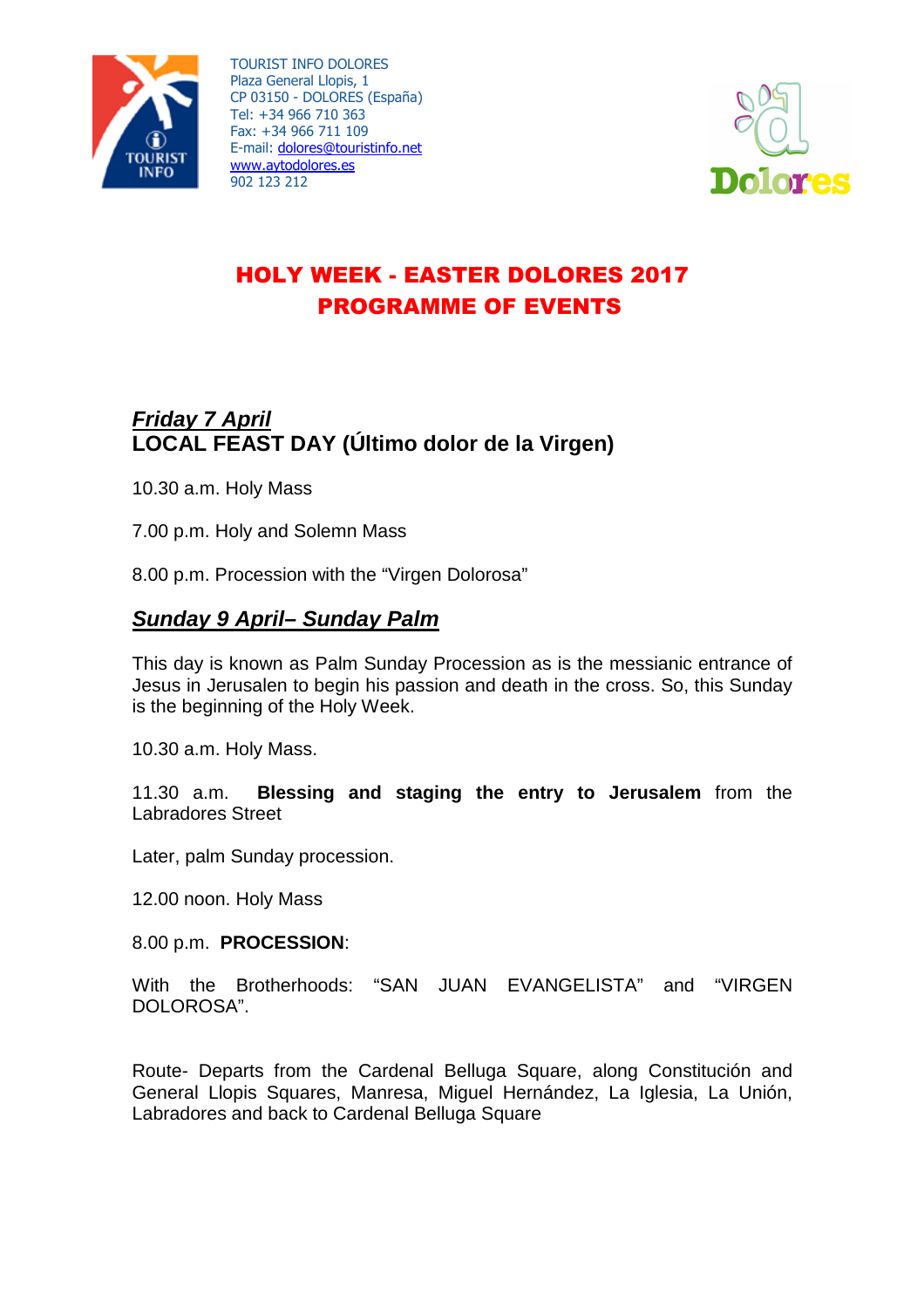



# **Monday 10 April – Holy Monday**

8.00 p.m. Religious act, in the Church

## **Tuesday 11 April – Holy Tuesday**

From 7 p.m. to 8 p.m. Confessions

8.00 p.m. Holy Mass

#### 9.30 p.m. **PROCESSION**.

With the Brotherhoods:

"NUESTRO PADRE JESUS CAUTIVO", "MARIA SANTISIMA DE LA SALUD".

Route 1 - Departs from the Church, along Constitución and General Llopis Squares, Manresa, San Juan and Miguel Hernández Streets.

### **Meeting of images: Miguel Hernández and La Iglesia Streets.**

Route 2 - Departs from La Iglesia street, along Miguel Hernández, Labradores streets and Cardenal Belluga square

### **Wednesday 12 April – Holy Wednesday**

From 7 p.m. to 8 p.m. Confessions

8.00 p.m. Holy Mass

#### 9.30 p.m. **PROCESSION**

With the Brotherhoods:

"SAN PEDRO ARREPENTIDO", "LA VERÓNICA", "NUESTRO PADRE JESÚS NAZARENO".

Route - Departs from the Church, along Constitución and General Llopis Squares, Manresa street, San Juan street, Miguel Hernández street, Labradores street, Cardenal Belluga square and back to the Constitución square.

#### **Meeting of images.**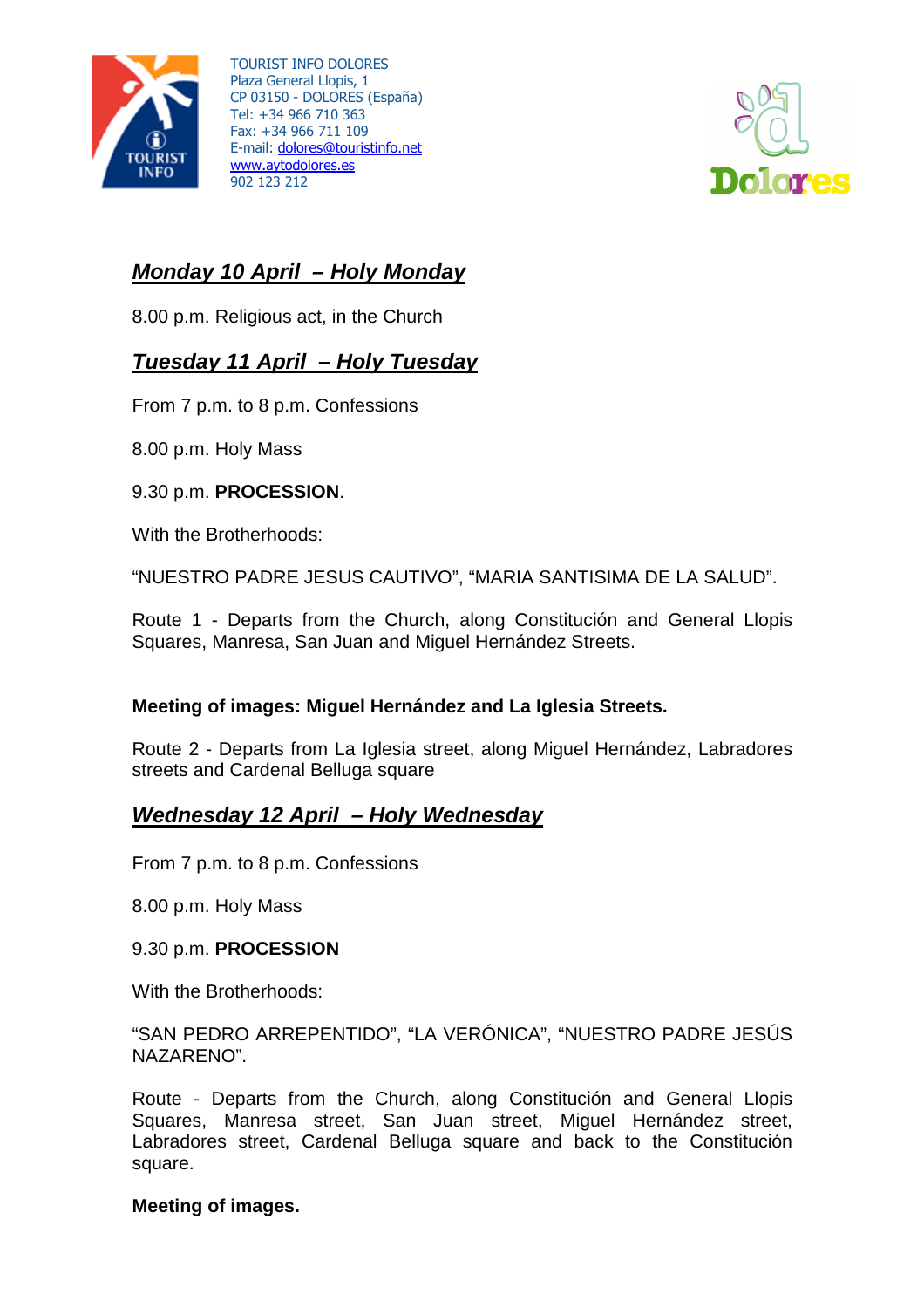



# **Thursday 13 April – Holy Thursday**

From 9 a.m. to 1 p.m. Confessions

6.00 p.m. Holy Mass.

8.00 p.m. Solemn Mass and Eucharistic Celebration of the "Last Supper".

11.00 p.m. **SILENT PROCESSION.** With the Brotherhood "Santo Cristo del Silencio"

Route- Departs from the church, along General Llopis Square, Manresa, Miguel Hernández, La Iglesia, La Unión, Labradores and back to the church

Later, religious act in the church.

# **Friday 14 April – Holy Friday**

The last meeting is on Friday, when the Holy Burial takes place. It is the highpoint of the celebrations, where the most beautiful statues are carried along the streets in the processions. It is amazing the beauty of these statues and how they transmit the last moment of the Jesus passion and death.

### 9.30 a.m. **PROCESIÓN DEL ENCUENTRO (the brotherhoods will meet at the Labradores Street).**

With the Brotherhoods:

"LA VERÓNICA", "SAN JUAN EVANGELISTA", "VIRGEN DOLOROSA", "SANTA MARIA MAGDALENA", "SAN PEDRO ARREPENTIDO", and "NTRO. PADRE JESUS NAZARENO".

Route 1 ("Santa María Magdalena", "San Pedro Arrepentido" and "Ntro. Padre Jesús Nazareno"): departs from the Cardenal Belluga Square, along Constitución and General Llopis squares, San Vicente, España square, Doctor Marañón, Elche, Hermegildo María Ruiz Square and Labradores street.

Route 2 ("La Verónica", "San Juan Evangelista" and "Virgen Dolorosa"): departs from Cardenal Belluga Square, along Constitución and General Llopis squares, Manresa, San Juan, Miguel Hernández, La Iglesia, La Unión and Labradores.

### **Meeting of images: Labradores Street**